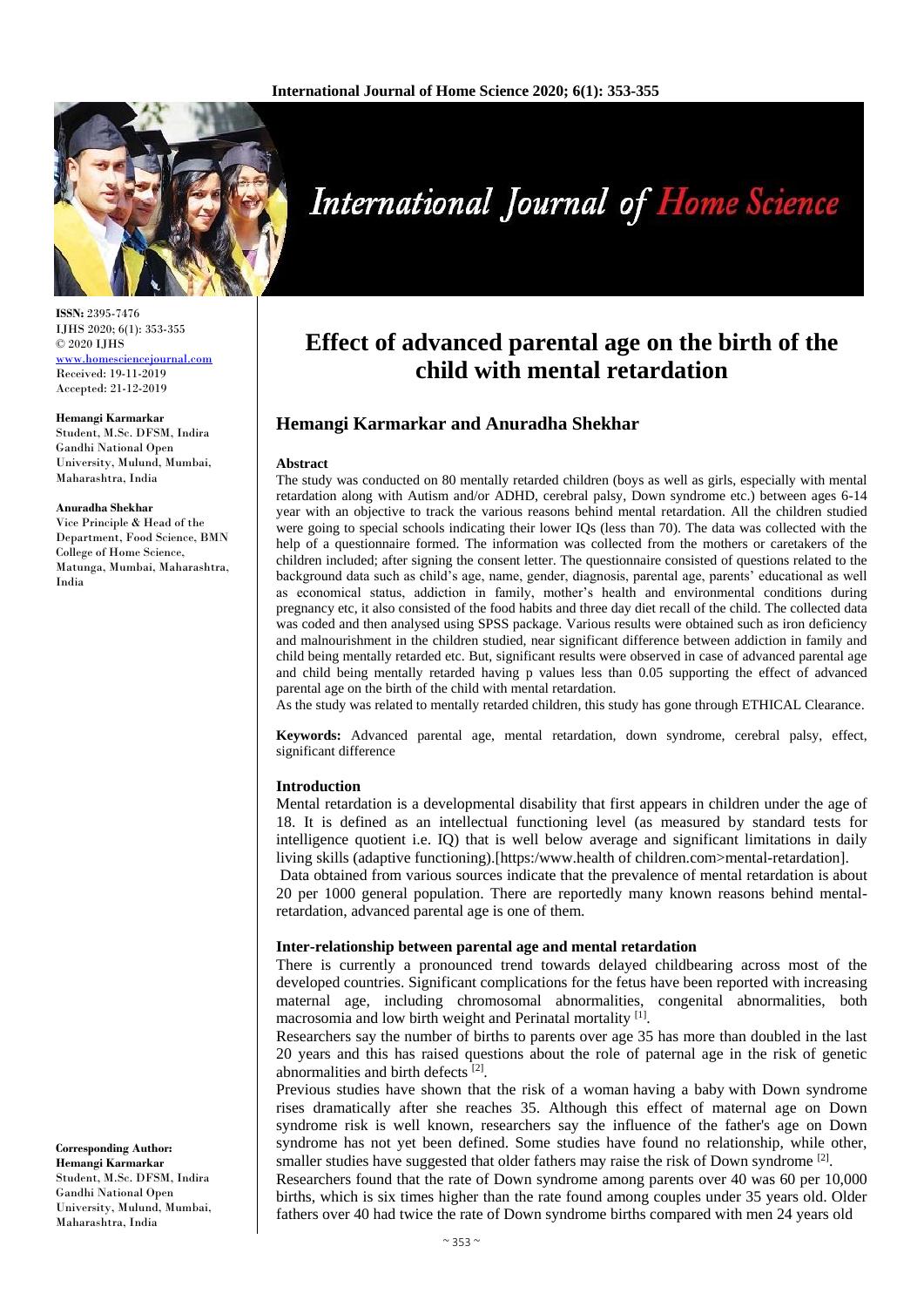and younger when they had children with women over  $35^{[2]}$ . Researchers at INSERM, France's national medical research agency, studied 11 535 pregnancies resulting from artificial inseminations carried out at 22 fertility clinics across France. They divided the pregnancies into three groups according to the age of the sperm donor, and then calculated the percentage of Down's babies born in each group. The preliminary results, which are unpublished, show that 0.14 per cent of the children born to fathers under 35 had Down's syndrome, compared with 0.23 per cent of babies born to men aged between 35 and 39, and 0.41 per cent born to men over 39 – an almost threefold increase over those in the youngest age group  $[3]$ .

From 1983 to 1997 a dramatic increase in the number of infants born to parents 35 years or older was observed. During the 15-year study period there was an increase of 111% and 60% in the number of mothers and fathers 35 years old or older, respectively. There was no parental age influence on Down syndrome until age 35 years and older. A paternal age effect was seen in association with a maternal age of 35 years and older, and it was most pronounced when maternal age was 40 years and older ( $p = 0.0004$ ). In this later maternal age group the paternal contribution to Down syndrome was 50% [4] .

Mentally retarded patients born to mothers' of age >30 were more in moderate and severe group Several studies have noted that the age related risk of trisomy 21 does not continue to increase exponentially with increasing age for women of 45 years of age or over (Ferguson-smith and Yates, 1984). The highest advanced maternal age (AMA) fractions occurred among Asian/pacific Islanders, followed by non Hispanic Caucasians Blacks and Hispanics and Native Americans. Advanced maternal age effect was observed among the patients with developmental disabilities (Drews *et al*, 1995). Patients of mild mental retardation cases were found to be associated with increased maternal age (Lisa et al, 2001)<sup>[6]</sup>.

In a systematic review of risk factors in term CP (cerebral palsy), an association with both young maternal age (less than 20 years) and advanced maternal age (greater than 40 years) was found [7].

All of the above studies are supporting the effect of advanced parental age over the birth of the mentally retarded child.

# **Methods**

- 1. Study was conducted on 80 mentally retarded children (both boys as well as girls especially with Down syndrome, cerebral palsy, Autism and ADHD having IQs less than 70) between ages 6-14 years. The duration of data collection was from June 2018 to April 2019 when these children were studying at special schools in Chembur, Deonar,Govandi and Tilaknagar areas in Mumbai, India . The children studied were residing in nearby areas in Mumbai, India and were from lower socio economic strata. The data was collected from the mothers or care takers of these children with the help of a questionnaire formed. At the time of appointment at the respective school, the parents were firstly given a clear idea about this study and then the consent letter was signed by the parents and after that the questionnaire was asked to get the required information.
- 2. The questionnaire was including the questions related to the background data like name, age, gender, diagnosis of the child, age of the parents, educational and economical status of the parents, eating habits and three day diet recall of the child etc.
- 3. The collected data was coded and then analysed using SPSS package.

# **Results and Discussions**

This study included (n=80) special children or mentally retarded children (both boys and girls especially with Down syndrome, cerebral palsy, Autism and ADHD). The age group selected for the subjects was in the range 6-14 years. All these children were coming from joint as well as nuclear families and from lower economic strata. Most of these children were malnourished having height, weight and BMI below the average values for their age and dietary iron consumption was found to be very low.

Among all the 80 families considered in this study, 41% families were having addiction like tobacco chewing, smoking and alcohol consumption and 35% mothers were reported to be malnourished at the time of pregnancy. A near significant difference was observed between addiction in the family and child being mentally retarded, also a near significant difference was observed between maternal malnutrition during pregnancy and child being mentally disabled.

**Table 1:** Significant difference Co-relation was observed between advanced parental age and child being mentally retarded. (Especially, with Down syndrome or cerebral palsy)

| Sr. No.        | <b>Significant Difference Between</b>                                                | <b>Pearson Chi-Square Test Significance</b><br>(p value) |
|----------------|--------------------------------------------------------------------------------------|----------------------------------------------------------|
|                | Age of the father & child with Down Syndrome                                         | 0.000                                                    |
|                | Age of both the parents & child with Down Syndrome                                   | 0.030                                                    |
|                | Age of both the parents $\&$ child with Mental Retardation                           | 0.001                                                    |
| $\overline{4}$ | Age of both the parents $\&$ child with Cerebral palsy along with Mental retardation | 0.049                                                    |

1. A significant difference between age of the father of the child and the child with Down syndrome was observed as the p value occurred to be 0.00 which is less than 0.001, which means if the age of the father at the birth of the baby is above 40 years, then more is the risk of the child having Down syndrome. An article published in WebMD Health News from journal of urology, June 2003 named 'Dad's Age Raises Down Syndrome Risk, Too-Combined Effect of Older Mothers and Fathers Increases Baby's Risk' by Jennifer Warner and also an article published in the magazine New Scientist on 22nd July 1995 named 'Ageing sperm linked to Down's syndrome

by Tara Patel both are supporting this result  $[2, 3]$ .

2. Also, a significant difference between age of both the parents of the child and the child with Down syndrome was observed, as p value occurred to be 0.03 which is less than 0.05. That means if the age of both the parents (at the time of the birth of child) is more (above 35-40 years), then there is a risk of the child having Down – syndrome.

But in the study done in North West Spain; near significant correlation was obtained between age of the parent and the child with Down- syndrome [8]